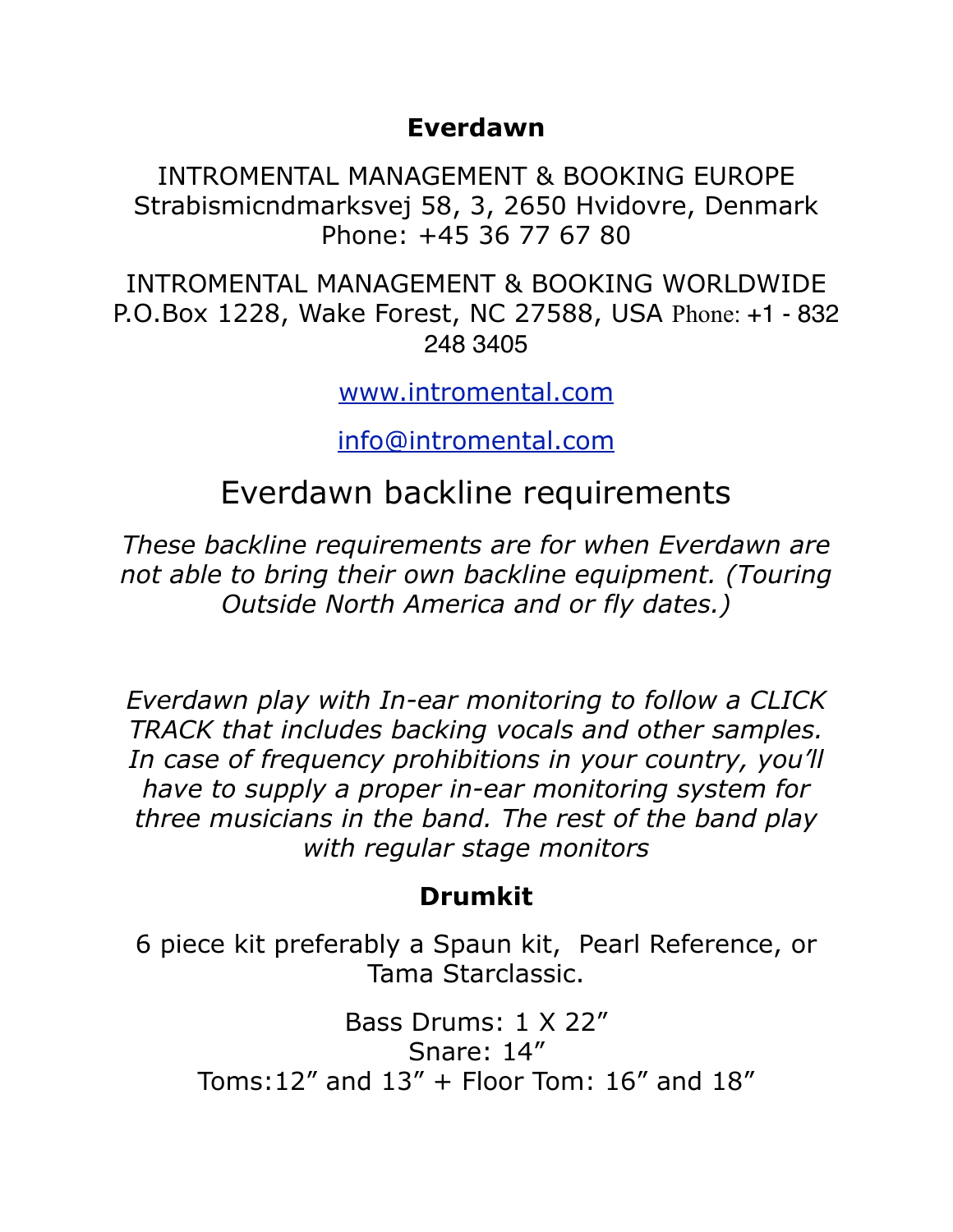Hardware for toms, snare and all cymbals, plus drum throne and double bass pedal. Either a DW 9000 or a Pearl Eliminator double pedal.

(1 hi-hat stand, 1 Ride Cymbal Stand, 3 boom stands for crash cymbals, and 1 snare stand.)

Cymbals are brought by Everdawn drummer

### **Guitar**

1x Marshall Jcm 2000 Tsl 100 head with footswitch.

1x Straight 4x12 Cab, Preferably 16ohm. Marshall, Mesa, etc.

(2x 4x12s if stage is large enough)

#### **Bass**

1x Ampeg 4x10 Cab

Bass Head: 1x Ampeg B4R head

#### **Vocals**

2 shure mics + 2 boom stands for backing vocals

1 Straight mic stand

## **Keyboards**

Everdawn keyboardist will bring his own gear. Requires a keyboard stand.